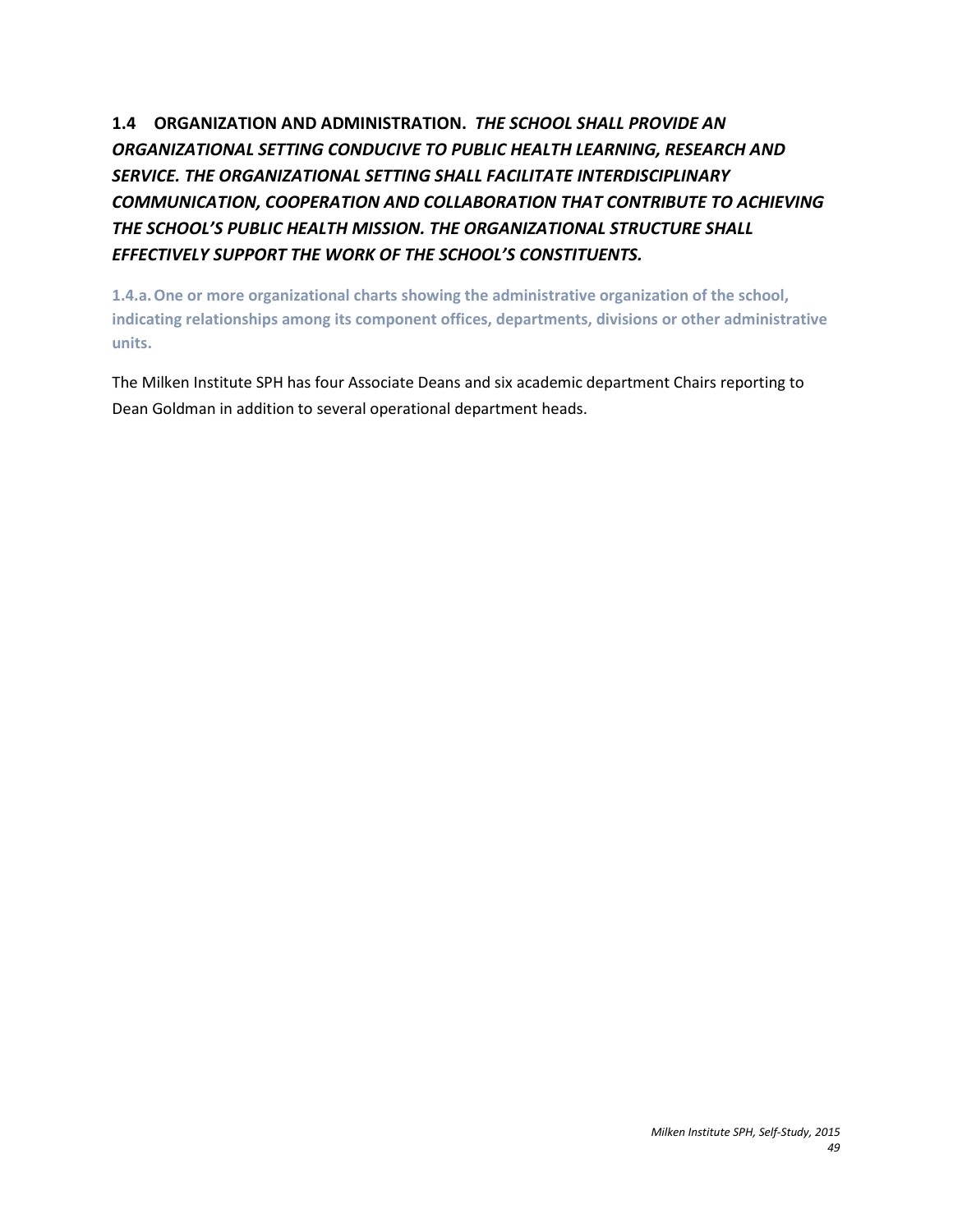

*Milken Institute SPH, Self-Study, 2015 50*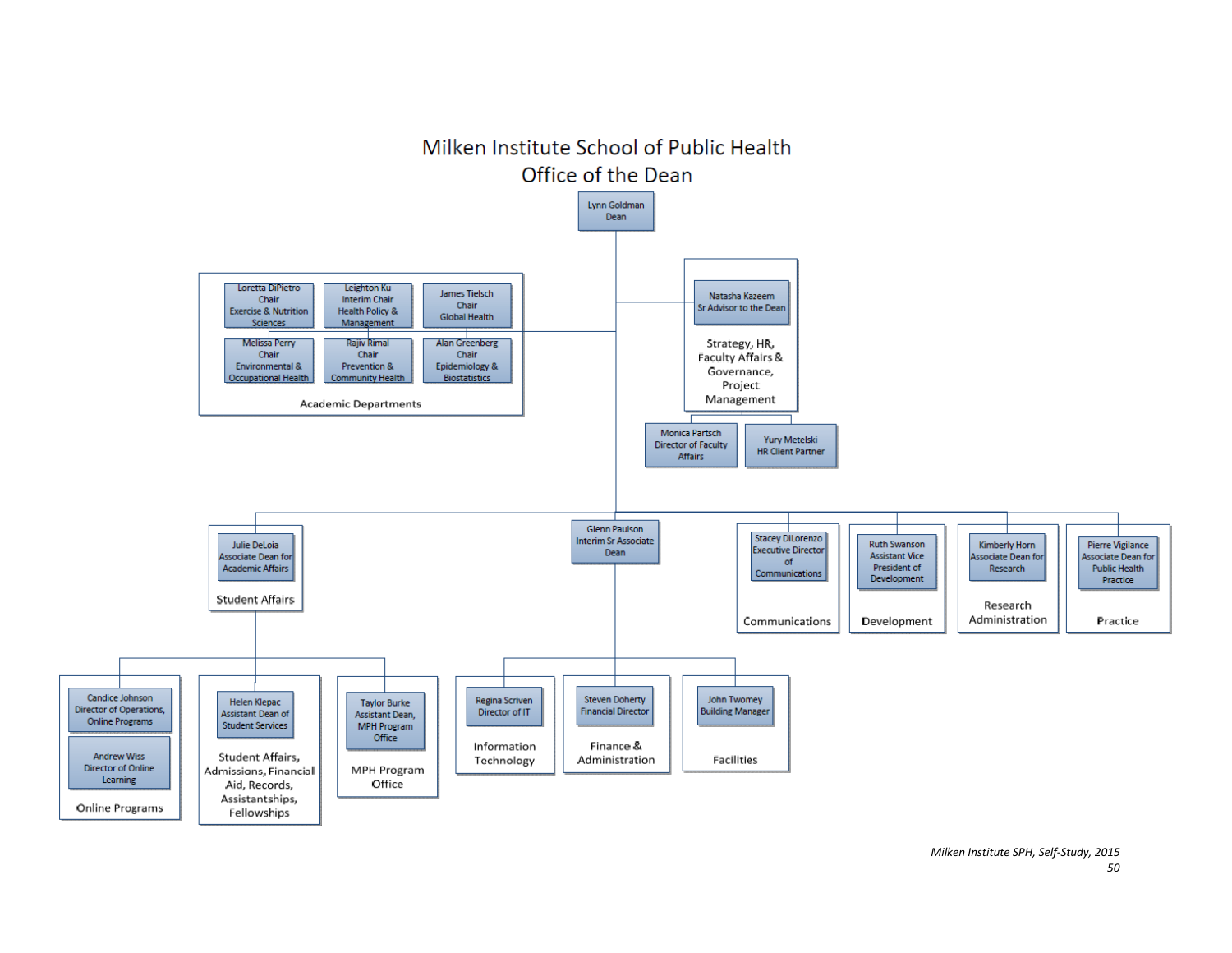#### **1.4.b.Description of the roles and responsibilities of major units in the organizational chart.**

**Dean**. Lynn R Goldman, MD, MS, MPH, Professor of Environmental and Occupational Health and the Michael and Lori Milken Dean, is responsible for the oversight of all academic, student, operational, research, financial and service functions of the SPH. The Dean represents the School to the University, alumni, donors, regulatory bodies, and governmental institutions at local, national and international levels. The Dean ensures the continued success of the School. The Dean reports to the provost of the university.

**Senior Associate Dean.** Glenn Paulson, PhD, Professor of Environmental and Occupational Health, is serving as the interim Senior Associate Dean for AY2015/16. In this role he ensures that the School has a sound administrative and financial infrastructure that effectively supports its research, educational and public health missions, through coordination of finances and management of resources, capital expenditures, physical infrastructure and business and finance functions. He oversees all fiscal affairs of the School, including preparation and oversight of the operating budget, monitoring cash flow and expenditure plans, fund management and grants and contracts management. This position reports to the Dean of the School.

**Associate Dean for Academic and Student Affairs**. Julie A. DeLoia, PhD, Professor of Exercise and Nutrition Sciences, provides leadership and vision for the school's educational mission as the Milken Institute SPH continues to solidify its reputation for excellence in innovative and integrative public health curriculum. The position provides leadership, management and coordination to ensure excellence in all areas of undergraduate education and graduate education, and doctoral training, including our online programs. Major areas of responsibility include oversight of all academic programs and curriculum, accreditation of several programs within the School, student support and student performance, and recruitment and admissions. The Associate Dean has been intimately involved in the programming aspects of the new academic building the School occupied in 2014. Dr. DeLoia reports to the Dean of the School and serves on the SPH Leadership Group, the SPH Curriculum Committee and the SPH Admissions Committee as well as a number of university-wide academic committees.

**Associate Dean for Research**. Kimberly Horn, EdD, MSW, Professor of Prevention and Community Health, provides vision and leadership for the SPH's research mission as it promotes and builds its extramural funding base, expands its reputation for scholarly excellence, and maintains its commitment to practice-based and interdisciplinary research. The Associate Dean is expected to be both a catalyst and guiding force with the SPH Research Committee as the SPH plans and develops major new research initiatives and externally funded research centers. Current areas of research focus in the SPH include: health policy, health law, global health interventions and partnerships, violence prevention, HIV/AIDS epidemiology and treatment, obesity reduction, health information technology, health quality, health services and outcomes research, occupational safety, children's environmental health, cardiac disease,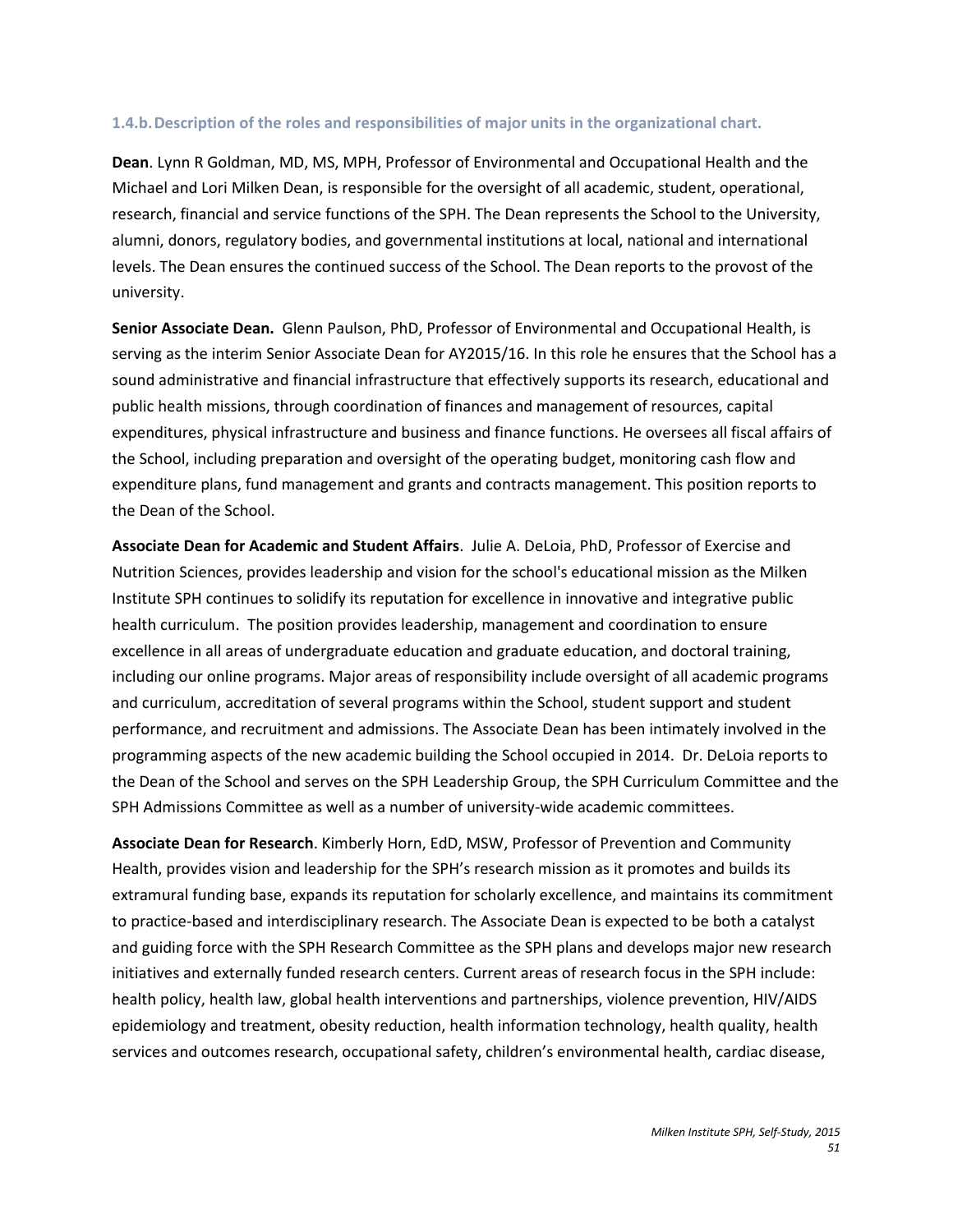and healthy aging. Dr. Horn reports to the Dean of the SPH and serves on the SPH Leadership Group and the Research Committee, as well as a number of university-wide research committees.

**Associate Dean for Practice.** Pierre Vigilance, MD, MPH and Professor of Global Health, is responsible for facilitating the continued development of the practice mission and service learning programs within the SPH. The Associate Dean provides leadership for the development, implementation, and evaluation of all practicum/internship/residency/and service learning activities. This position oversees ISCOPES. Dr. Vigilance reports to the Dean of the SPH and serves on the SPH Leadership Group as well as the Practice Directors Committee. Dr. Vigilance often represents the SPH with the Metropolitan Washington Council of Government health committees, the local chapter of the APHA and other efforts involving our practice partners.

**Department Chairs.** Department Chairs work closely with department faculty on all aspects of the work of the department including student admissions, program management, fiscal management, grant application and research production. Each Department Chair is responsible for faculty development, provides input into the appointment, tenure and promotion decisions and conducts annual evaluations of all faculty. The Department Chairs manage the teaching, service, and research activities of the department and are responsible for their department budgets. The Dean and the Senior Associate Dean meet with the Department Chairs on a monthly basis. The Department Chairs report directly to Dean Goldman.

**Senior Advisor**. Natasha Kazeem. The Senior Advisor reports directly to the Dean and represents the Dean in key meetings, as well as accompanies the Dean to major events/meetings, and facilitates the pre and post interactions to ensure successful outcomes and effective communications across the School. The Senior Advisor prioritizes events and issues for the Dean and handles issues that impact operations while managing the Dean's commitments, as well as develops recommendations to improve operational performance, analyzes business operations, processes and services to evaluate performance and determine areas of potential cost reduction, program improvement or policy change. This position directs, plans and implements objectives and activities to ensure continuing operations and maximization of productivity while providing counsel and coaching to assist leadership, departments and teams with annual and long-term planning, group problem solving and process and service improvement.

**Assistant Dean for Student Services.** Ms. Helen Klepac is responsible for directing and overseeing the overall activities related to student recruitment, retention and completion of degree, as well as providing services for undergraduate and graduate learners. The Assistant Dean assists in enrollment forecasting and participates with the leadership team in developing long-term growth strategies. She also works with University offices to help bring efficiencies to the admissions and enrollment processes, including financial aid, student accounts and registration. The Assistant Dean reports to the Associate Dean for Academic and Student Affairs.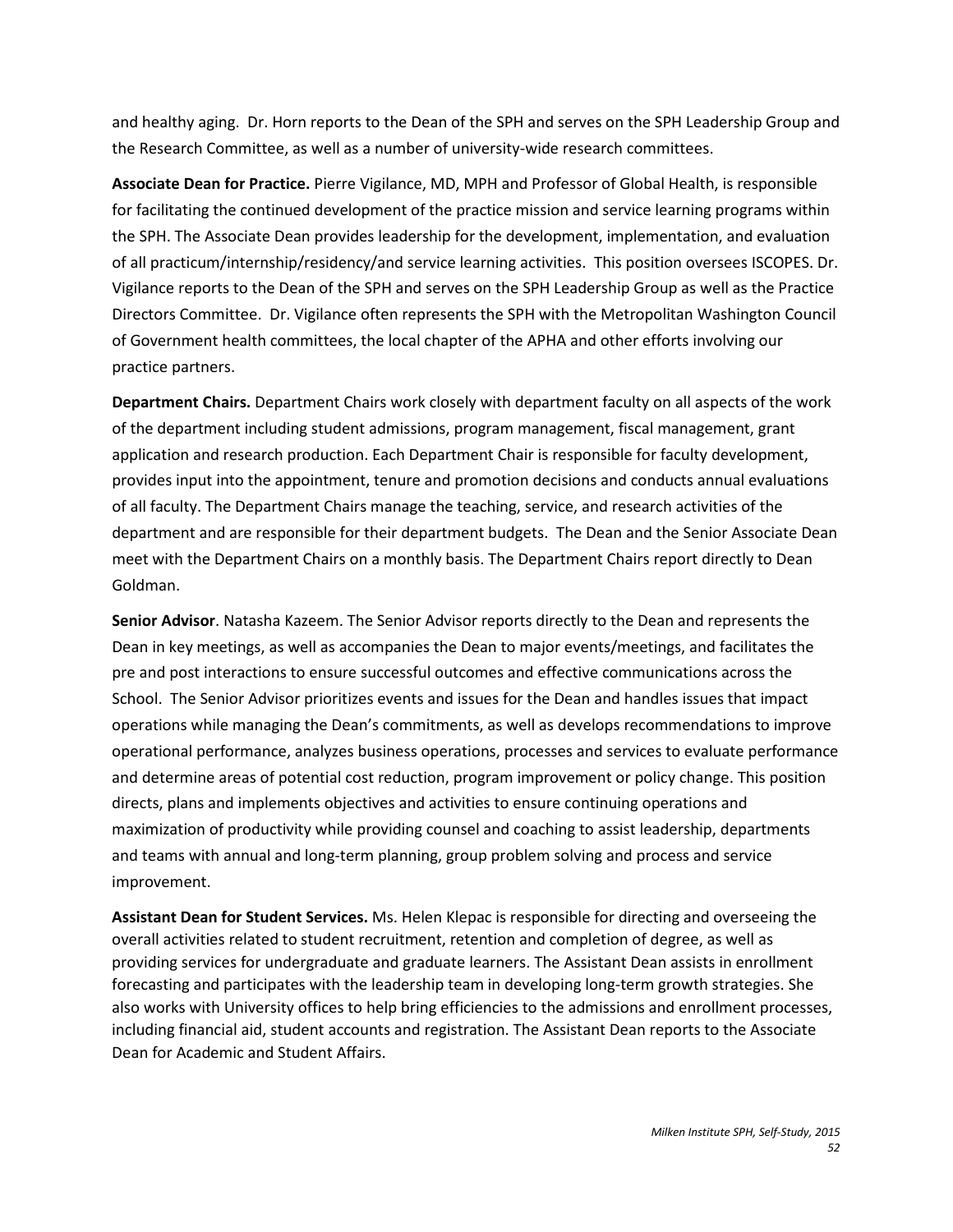**Assistant Dean for MPH Programs.** Taylor Burke, JD, LLM, Associate Professor of Health Policy and Management, serves as the Assistant Dean for MPH Programs. In this role, Professor Burke serves as the academic lead advocate for the MPH program as a whole and chair of a newly formed MPH committee. He also serves on the Curriculum Committee and the Admissions Committee on an *ad hoc* basis. He is responsible for leading periodic reviews of the MPH curriculum and managing MPH administrative staff members. He reports to the Associate Dean for Academic and Student Affairs.

**Financial Director**. Steven Doherty, the SPH Financial Director (FD) is responsible for developing and directing the budget process and overall business planning of the School and interacts with the relevant University financial offices in collection and generation of financial data. The FD works with department administrators on oversight and reporting on the financial performance of the School compared to the annual budget; review of income and expenditures for accuracy; quarterly projections; explaining major variances; and, when needed, developing corrective actions. The Financial Director manages all financial reporting for the School. This position directs salary administration functions, reviews contracts to ensure compliance and budgets, and assesses business plans for contracts. The Financial Director develops financial analyses for new business opportunities, both internal and external, and ensures that appropriate systems and policies/procedures are in place to manage the School's business in compliance with institutional policies and regulations, as well as any external financial requirements. The Financial Director reports to an official in the VPFA's office and has a functional reporting line to the Interim Senior Associate Dean.

**Executive Director of Communications**. Stacey DiLorenzo works with the GW External Relations Office to place features, news stories, and advertisements in local, regional and national media, conducts background research and prepares and implements strategic plans to accomplish the Milken Institute SPH communication and promotional goals, manages all internal communications, oversees all web content for the School, and manages all social media strategies. The Executive Director works with faculty members to develop editorial articles on issues for general media as well as professional publications, works in conjunction with faculty to design conferences and workshops around important issues, works with faculty to identify and secure prominent media personalities and communications scholars to serve as guest lecturers for classes and special programs, and provides faculty media training. Her team creates projects designed to attract prospective students, faculty peers from other institutions, and medical professionals as well as the production of SPH periodicals, publications and research reports. Ms. DiLorenzo reports to the Dean of the School.

**Assistant Vice President of Development and Alumni Relations**. Ruth Swanson works closely with the Dean, her senior leadership team, faculty, the School's development and alumni relations staff, the Dean's Advisory Board and senior members of GW's Department of Alumni Relations to establish programs for the identification, cultivation and solicitation of high priority donor prospects. The position coordinates and supports fundraising efforts of the Milken Institute's Dean's Advisory Board and those of other campaign-related volunteers. The AVP, Development and Alumni relations is responsible for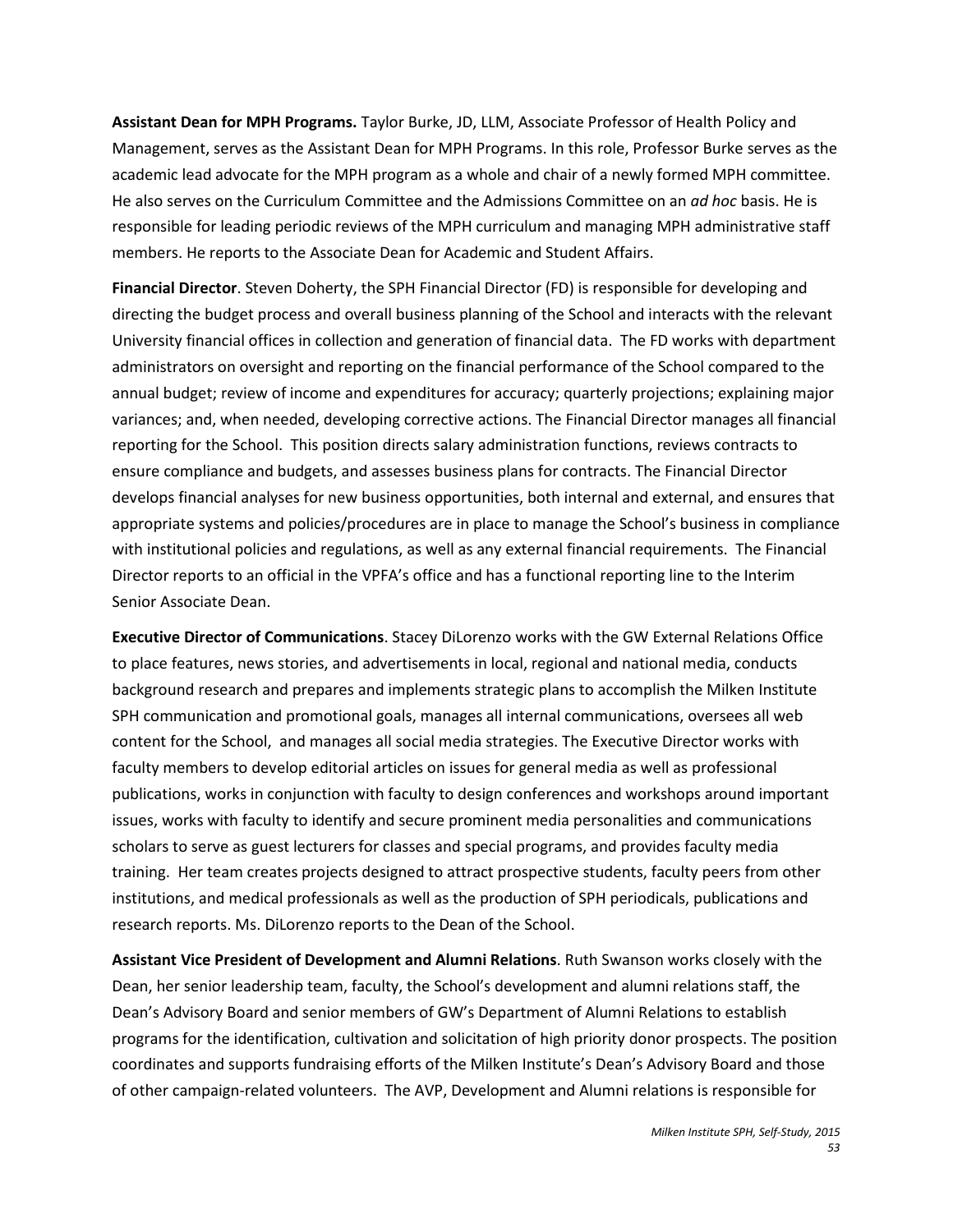developing and executing annual and long-term development plans to create philanthropic strategies that advance the SPH priority programs and significant fundraising goals, and oversees data management for the pool of prospects to ensure the accurate capture of prospect tracking, stage progression, contact reports, proposals, philanthropic capacity/inclination and biographical data.

The Assistant Vice President reports directly to the Associate Vice President for Development and Campaign Director within the division of Development and Alumni Relations and has a functional reporting line to the Dean of the School.

**1.4.c. Description of the manner in which interdisciplinary coordination, cooperation, and collaboration occur and support public health learning, research and service.** 

### **Instructional Activities**

Public health, by its very nature, is interdisciplinary. Within the School, there are many avenues of collaboration and cooperation. Learning across disciplines is facilitated through: 1) courses that are taught by faculty from more than one department (examples: PubH 6001, PubH 6006, PubH 6437); 2) academic programs sponsored by more than one department (MPH in Global Environmental Health, MPH@GW, BS-PH) or more than one school (joint degree programs); 3) courses taught by faculty in department other than the department offering the course or program ( PubH 6277, PubH 6552, PubH 6561); and 4) seminars and symposia that are open to all of the SPH community.

The School provides public health education to the broader university by offering undergraduate courses in Health and Wellness (HLWL) as well as Lifestyle and Physical Activity (LSPA), opening our graduate level courses to non-SPH majors, and through joint degrees and certificate programs. At the undergraduate level, we also offer a minor in Public Health to non-majors (~70 students/year). The Master of Public Policy (Health Policy Track), conferred by the Trachtenberg School of Public Policy includes both required and recommended courses from the School of Public Health [\(http://tspppa.gwu.edu/health-policy\)](http://tspppa.gwu.edu/health-policy), as does the PhD in Health Policy [\(https://tspppa.gwu.edu/phd](https://tspppa.gwu.edu/phd-field-health-policy)[field-health-policy\)](https://tspppa.gwu.edu/phd-field-health-policy). The Master of Science in Biostatistics, offered by the Columbian College of Arts and Sciences is jointly administered and taught with the Milken Institute SPH Department of Epidemiology and Biostatistics.

### **Interdisciplinary Scholarship**

Currently, our SPH has eight Chartered Centers; five Unchartered Centers; four Programs and one Core. All these ORUs are described on our website: [http://publichealth.gwu.edu/research/centers-institutes.](http://publichealth.gwu.edu/research/centers-institutes)

By nature, the Centers and Institutes are actively engaged in the conduct of integrative multidisciplinary or interdisciplinary scholarship, including research and/or educational activities, and require involvement of faculty from multiple SPH departments and, for Institutes, at least two GW colleges or schools.